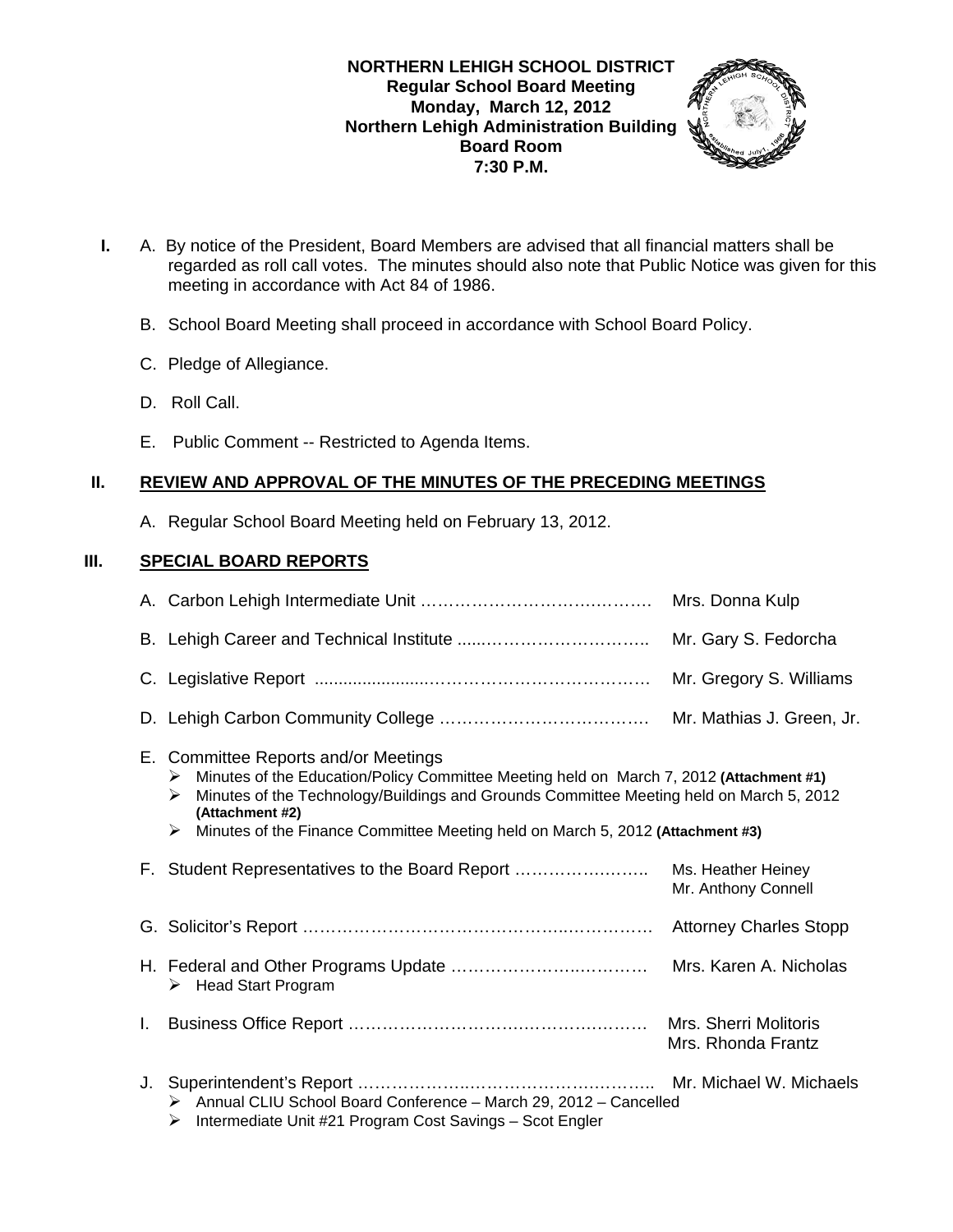### **IV. PERSONNEL**

#### A. Appointment – Non-Instructional

 John Rice\* Assignment: Second Shift Custodian/Maintenance Position Salary: \$9.00/Hour – 2:30 PM – 11:00 PM – 5 Days/Week Effective March 13, 2012  **\*Pending Verification of Missing Documents** 

#### B. Family Medical Leave

 Approve the request of employee #870 to take a Family Medical Leave on or about May 10, 2012. Employee is requesting one week of family medical leave to care for a family member.

#### C. Retirement

Accept the retirement resignation of Eric Wassum from his position as Slatington Elementary Sixth Grade teacher, effective on or about April 4, 2012. At this time he will begin his retirement from Northern Lehigh School District after 30 years and 7 months of service.

D. Co-Curricular Appointments 2011-2012

Manny Guedes MS Spring Instramurals – Weightlifting \$ 805.46

E. Co-Curricular Volunteer 2011-2012

Joseph Seremula Assistant Baseball Coach

#### F. Substitute

1. Instructional

 Approve the following substitute teachers for the 2011-2012 school year at the 2011-2012 substitute teacher rates as approved on the Supplementary Personnel Salary Schedule:

 Csala Peters\* - Elementary & Special Education \***Pending Verification of Missing Documents**

2. Non-Instructional

 Approve the following substitute secretary, cafeteria worker and custodian for the 2011- 2012 school year at the 2011-2012 substitute rates as approved on the Supplementary Personnel Salary Schedule:

Deborah Handwerk

#### **V. CONFERENCES**

### **VI. POLICY**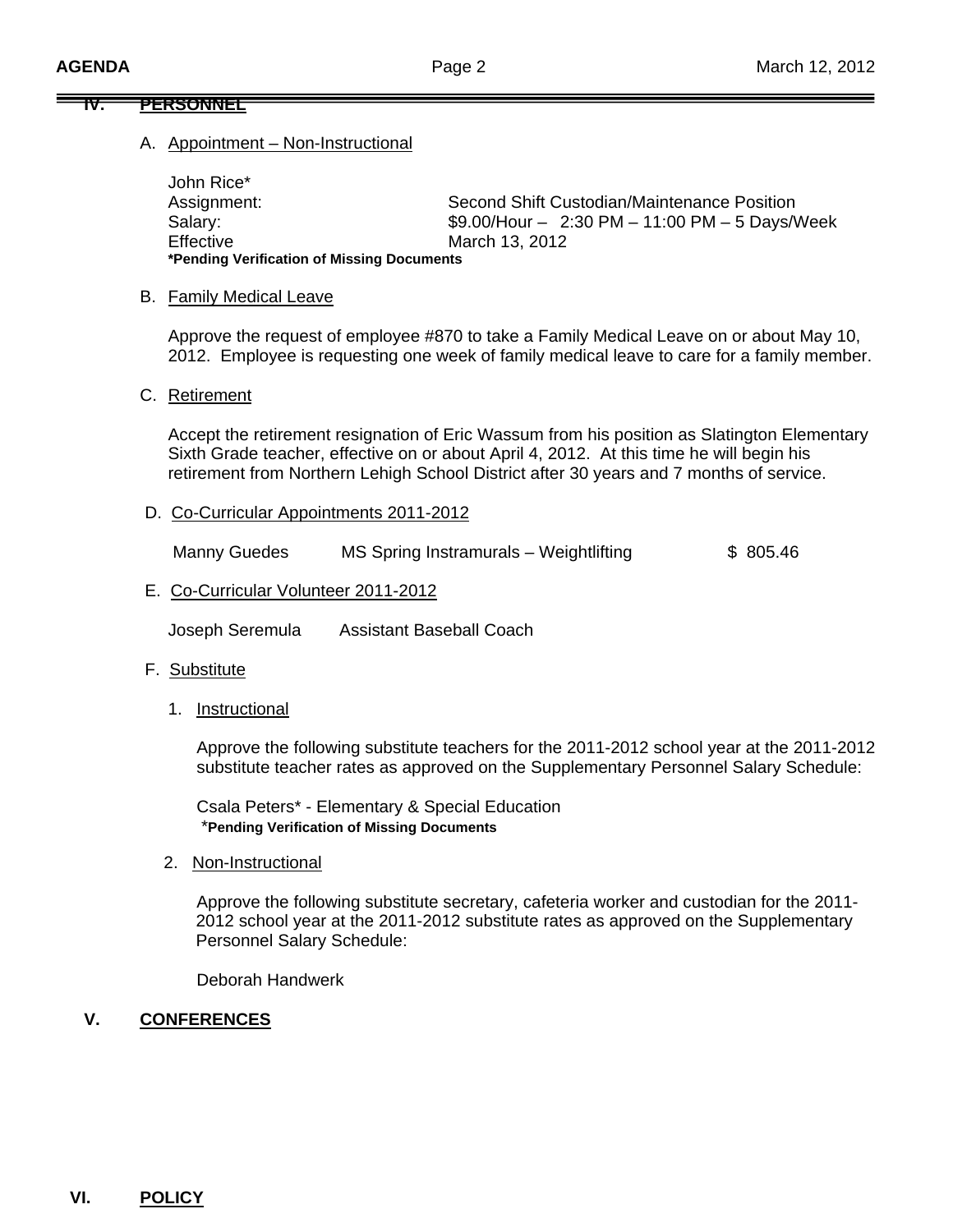#### A.Homebound Instruction

 It is recommended that the Board of Education grant homebound instruction for an 11th grade student, Student No. 1390008, for five hours per week, effective February 20, 2012 and continuing until approximately May 20, 2012.

### B. Board Policy – Second Reading

 Approve school board policy #907 – Community - School Visitors, as presented after second reading. **(Attachment #4)** 

### C. Field Trips

- 1. National Honor Society High School New York City, NY April 14, 2012 Funded by National Honor Society Students.
- 2. Science Club High School Baltimore, Maryland April 29, 2012 Funded by Science Club Students.
- 3. Senior Class Trip High School Six Flags Great Adventure Jackson, NJ May 29, 2012 – Funded by Class of 2012.

### **VII. CURRICULUM AND INSTRUCTION**

A. CLIU 2012-2013 Facilities Plan Committee Report

 Approve the following resolution to adopt the 2012-2013 Carbon Lehigh Intermediate Unit Facilities Plan Committee Report that was adopted by the CLIU Facilities Plan Committee on January 27, 2012. **(Attachment #5 )** 

**RESOLVED:** It is recommended that the Northern Lehigh School District Board of Directors approve the 2012-2013 Facilities Plan Committee Report that was adopted by the CLIU Facilities Plan Committee on January 27, 2012. In addition, the Board reaffirms its commitment to the original construct of the Facilities Planning, approved November 1, 1989, which consists of a series of prioritized inquiries to be considered in determining future locations of the CLIU and school district special education classes.

### B. enVision Math Curriculum Core 2012 Grades K-6

 Approve the purchase of the envision Math Curriculum Core 2012 for students and teachers in grades K-6. The total cost of these materials is not to exceed \$75,000.00 and will be paid from the Curriculum and Instruction budget.

### C. E-Learn 21 Virtual Learning Program

 Authorize administration to enter into a contract with the Carbon-Lehigh Intermediate Unit #21 for the eLearn 21 Virtual Learning Program partnership beginning with the 2012-2013 school year. **(Attachment #6 )** 

### **VIII. OLD BUSINESS**

### **IX. NEW BUSINESS**

### **X. FINANCIAL**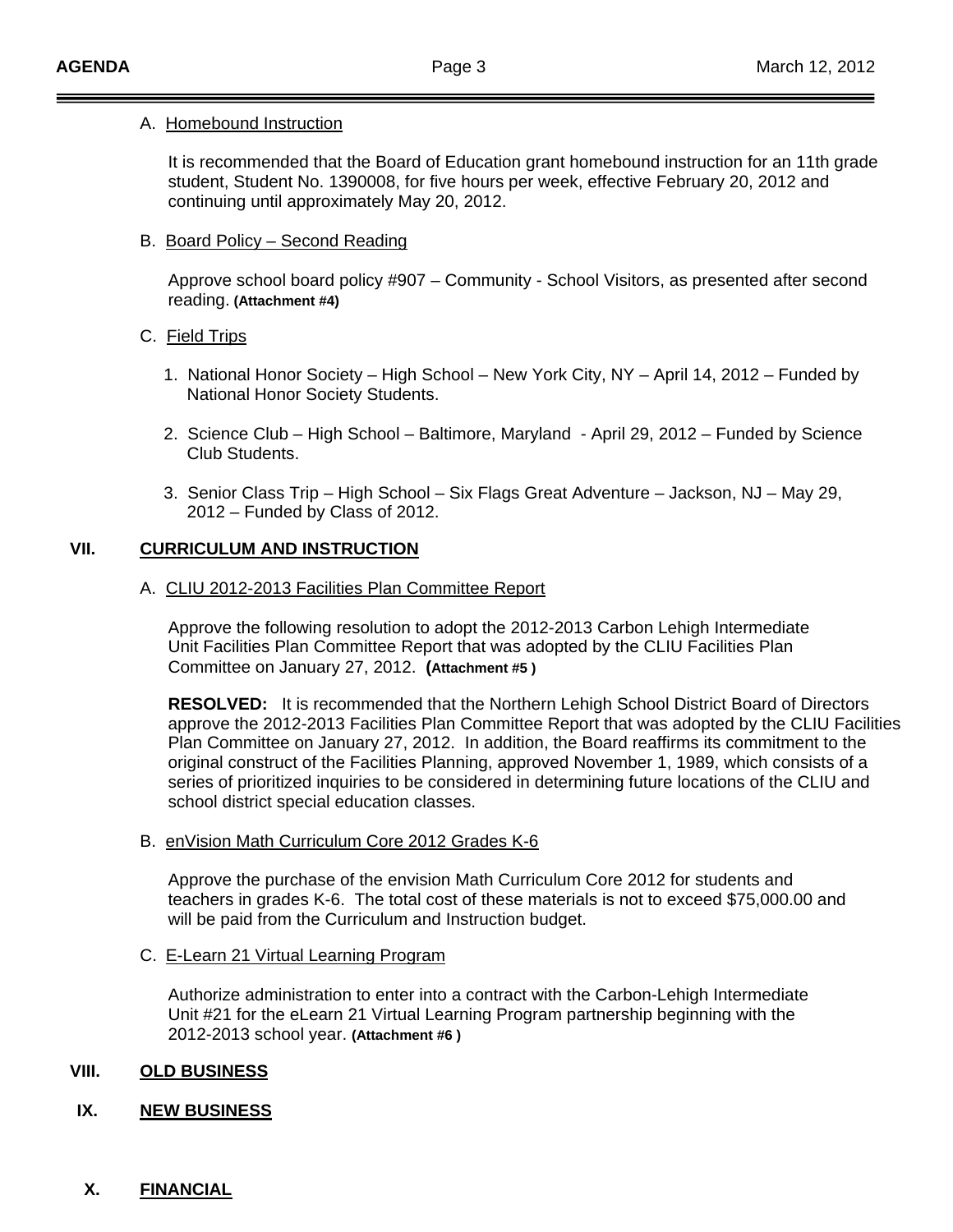- A. Approve the Following Financial Reports:
	- 1 . General Fund month of January
	- 2. NLMS Student Activities Account month of February
	- 3. NLHS Student Activities and Scholarship Account month of February
- B. Approve the Following List of Bills:
	- 1. General Fund month of February & March
	- 2. Cafeteria Fund month of February
	- 3. Refreshment Stand month of February
	- 4. Capital Construction month of March
- C. Carbon Lehigh Intermediate Unit 2012-2013 Budget

 Approve a resolution regarding the 2012-2013 Carbon Lehigh Intermediate Unit Operational and Program Services budget. Total expenditures equal \$2,127,918.00 a decrease of \$303,138.00 (12.48%) over the 2011-2012 budget. Northern Lehigh's share is proposed to be \$19,598.00 a decrease of \$11.00 from the 2011-2012 budget. A copy of the budget was distributed at the February 13, 2012 school board meeting. **(Attachment #7)** 

D. Lehigh Career & Technical Institute 2012-2013 Budget

Approve a resolution regarding the Lehigh Career & Technical Institute general fund budget and Academic Center expenditures for the 2012-2013 school year. The general fund budget total is \$23,097,730.00 an increase of \$401,910 or 1.77%. Northern Lehigh School District's portion of the 2012-2013 general fund budget is \$951,109.90 a decrease of \$4,282.22. The expenditures for the Academic Center budget for the period of July 1, 2012 through June 30, 2013 total \$1,374,290.00 an increase of \$44,460.00 or 3.34%. Northern Lehigh School District's portion is \$39,960, a decrease of \$10,745.57. A copy of the budget was distributed at the February 13, 2012 school board meeting. **(Attachment #8)** 

E. Lehigh Carbon Community College 2012-2013 Budget

 Approve a resolution regarding the 2012-2013 Lehigh Carbon Community College Sponsor contribution Budget. Total expenditures equal \$6,381,551.00 an increase of \$49,057.00 (0.8%) over the 2011-2012 budget. Northern Lehigh's share of the total budget is \$231,996, a decrease of \$11,492.00 or 4.7%. A copy of the budget was distributed at the February 13, 2012 school board meeting. **(Attachment #9)** 

- F. Approve budgetary transfers for the 2011-2012 school year including any budgetary transfers for the end of year audit. (**Attachment #10)**
- G. Approve the renewal of our cellular phone service with Verizon Wireless for the two (2) phones used by our maintenance department for \$57.68 per month. This is a month to month agreement.

## **XI. LEGAL**

### **XII. CORRESPONDENCE**

#### **XIII. INFORMATION**